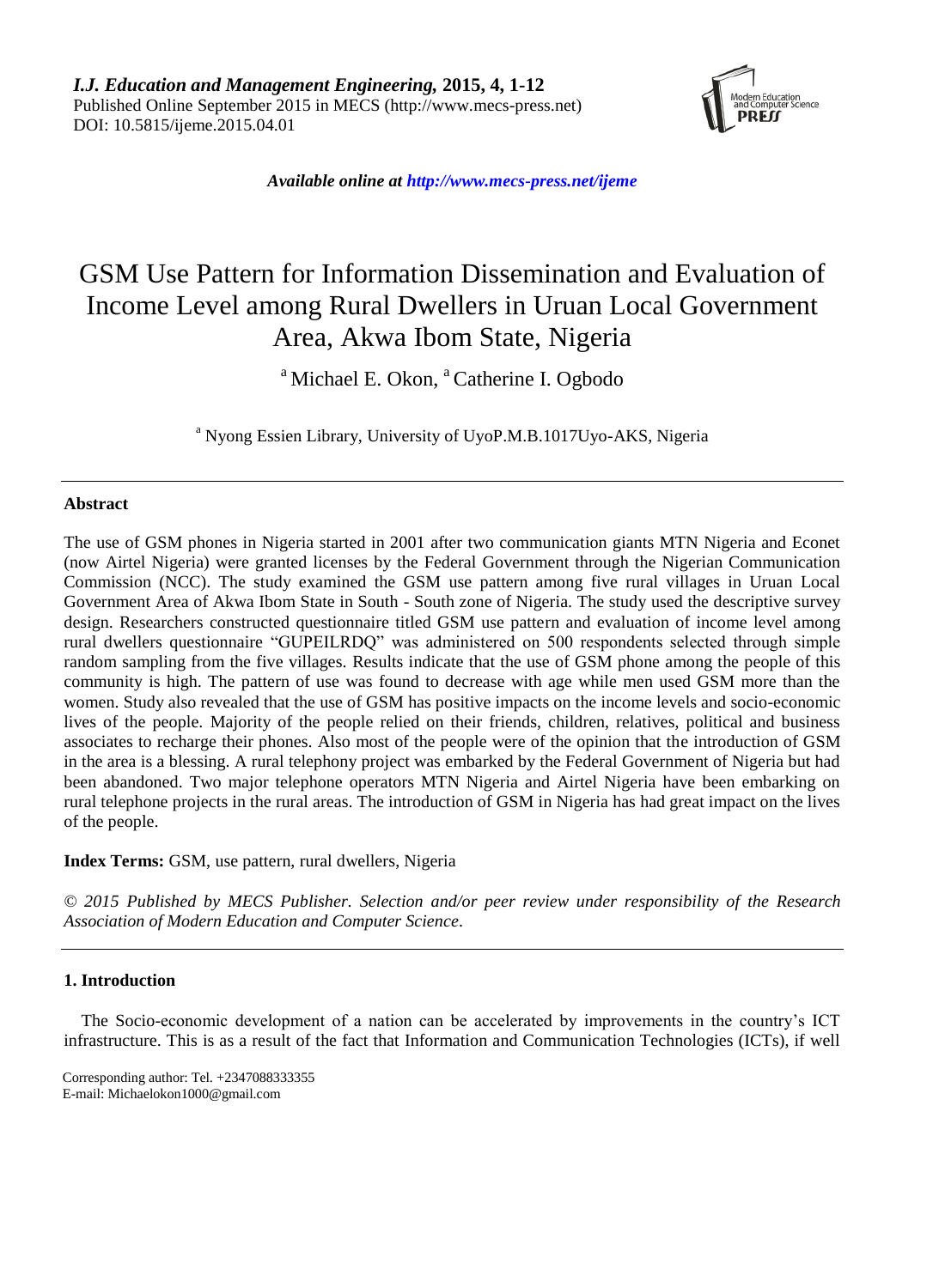harnessed can provide a platform for development across all sectors of the economy. ICTs are now making it possible for developing countries, like Nigeria to participate in the world economy in a manner that was not possible in the past. ICTs not only contribute to the development of commercial activities, health, security, education, commerce, agriculture and governance, but are also key enablers to broad-based social and economic development and of sustainable human development. Two reports by the World Bank (Information and Communication for Development Report, 2006) and the World Economic Forum (Global Technology Report 2005-2006), underline the fact that economic development depends on overall progress in the country's ICTs sector, without such progress, both the economy and private sector suffer.[1]

The mobile phone, an aspect of ICTs is viewed as an important tool of information dissemination and has become an integral part of the Nigerian society. Nigerians have continuously increased the use of mobile phones instead of the fixed line telephone as a means disseminating information to family members, friends, business associates and colleagues at work. It has also become a major source of income generation for the entire populace irrespective of where one is located. The Global System Mobile of communication popularly called the GSM came into existence in Nigeria during the democratic regime of Olusegun Obasanjo in 2001.

This was as a result of the liberalization policy in the telecommunication sub-sector of the Nigerian economy. The period 1992 to 1999 were years of liberalization, during these years, the Nigerian Government undertook partial liberalization of the Nigerian telecommunication industry through a decree which established the Nigerian Communication Commission (NCC),Decree 75 of 1992[2]. The liberalization of the telecommunication sector brought an exponential growth in the industry. Using this as an index and empowered by the decree, the NCC conducted an open auction for GSM licenses. Two companies, MTN Nigeria and Econet Wireless Nigeria (now Airtel) who won the bid and were able to pay the mandatory amount within the stipulated dateline were granted licenses

Before the advent of GSM in Nigeria, the citizens had a hell of time communicating with one another as a result of epileptic services and bad management of the Nigerian Telecommunication Limited, NITEL which was the only telephone operator at that time. Endless queues became the order of the day at various NITEL centres, while corrupt practices by NITEL staff thrived at the expense of quality services for which NITEL was established to offer Nigerians. Thus, the introduction of GSM in Nigeria brought a great relief to majority of the populace. Since the advent of the GSM communication in Nigeria, information dissemination in form of voice and data has been made easy.

At independence in 1960, with a population of about 45 million people, Nigeria had about 18, 724 lines for use. This translated to a teledensity of a telephone line to 2403 people [3]. Major improvements have been recorded after GSM communication became operational in Nigeria. Available statistics indicated that, the teledensity increased from 86.25% in May 2013 to 93.70% in May 2014.Also, tele density rose slightly from 80.85 percent in December 2012 to 81.78percent at the end of January 2013, while telecoms subscriber base in the country rose to 114.1m at the end of January 2013[4]. It is believed that the GSM industry in Nigeria would continue to witness positive growth in the years ahead. As observed by the minister of communication, Mrs. O. Johnson the teledensity in Nigeria would likely reach 98 percent by 2015[5] Tele density is the percentage of connected lines in relation to the population in a given period of time; and its growth is proportional to the growth in telephone subscribers' base[6].

# **2. Statement of the Problem**

Before the advent of GSM in Nigeria in 2001, information dissemination among the rural dwellers used to be in form of verbal messages through an informant or letter sent by a carrier through road transport network or by post through NIPOST facilities. Although there were few courier companies, service delivery through this means were restricted to the cities and were very expensive for the common man. NIPOST, which could reach all rural areas, soon became non-functional at a time and more so messages could take months before it gets to the recipient and in some cases the information could become stale. NITEL, the only telephone operator at that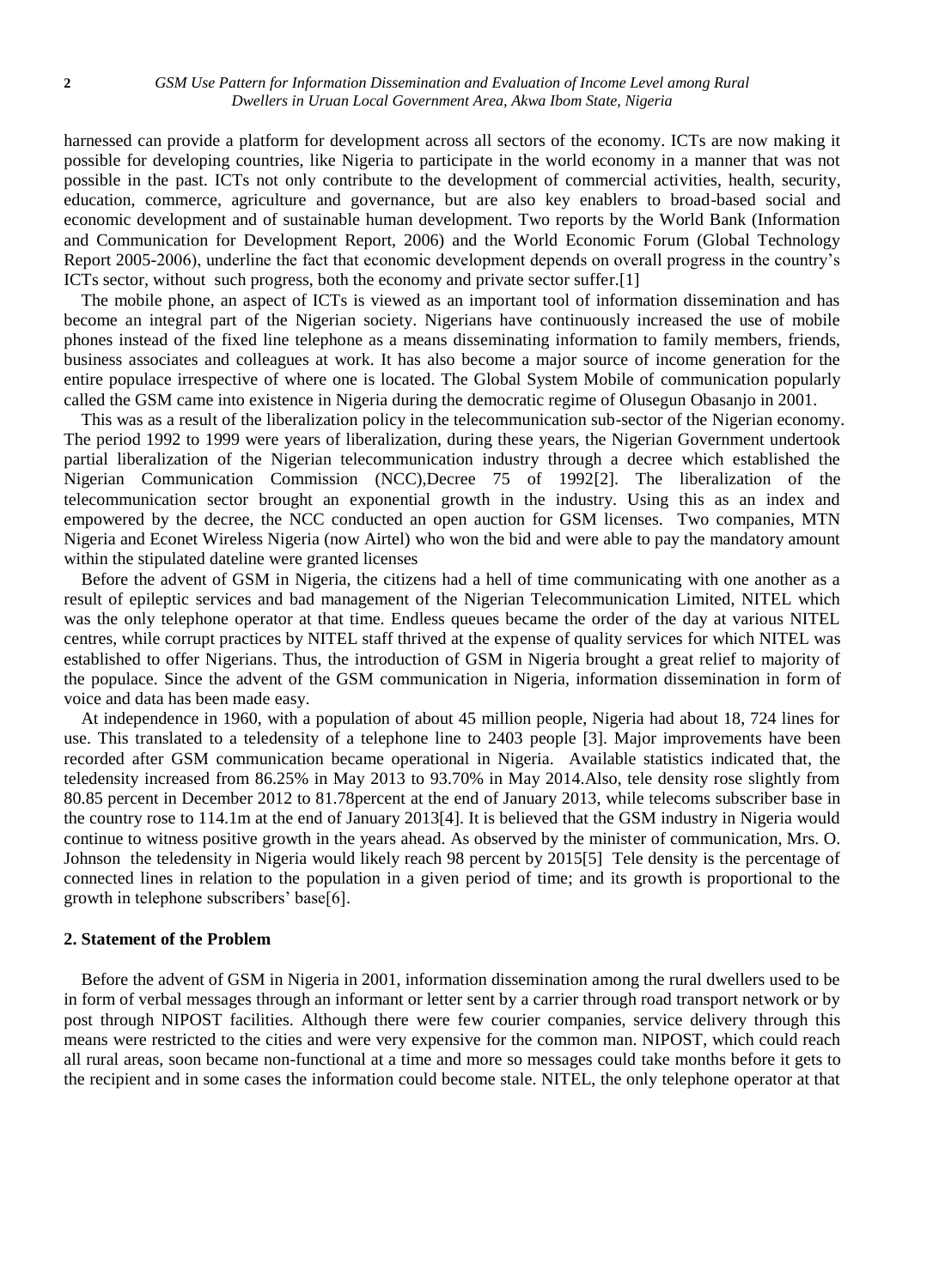time apart from rendering epileptic services was not within the reach of the common Nigerian. In fact, individual in the cities with robust financial background could not secure telephone lines long after having paid for such lines for months.

Information dissemination within the rural communities was a major challenge and in most cases, information was only one way with no feedback. Similarly, before the advent of GSM in Nigeria, means of generating income within the rural areas were confined to trading, farming and fishing. The advent of GSM opened a new chapter in income generation as several businesses in GSM emerged. The introduction of GSM to reach the rural areas in Nigeria was a major relief. Over the years, some improvements have been recorded in the GSM sector and it has become imperative to examine if these improvements have yielded positive impacts on the lives of the rural dwellers, in terms of information dissemination and income generation.

# **3. Objectives of the study**

Specially, the study sought to:-

- i Determine the frequency of usage of mobile phones for information dissemination by rural dwellers in Uruan local government area
- ii Determine if the use of mobile phone has any positive impact on income level of the dwellers of this rural area
- iii Determine if the use of mobile phones has any impact on the socio-economic lives of the people in the rural areas.
- iv Determine whether there exists a relationship between age, gender with the use of mobile phone
- v To find out what challenges if any are experienced by the rural dwellers in the course of using GSM phones

# **4 Research Questions**

The following research questions were formulated.

- 1. How often do owners of GSM phones use its facilities to disseminate information
- 2. Do owners of GSM phones have the requisite competencies to use their phones to access and retrieve information?
- 3. Does the use of GSM have any positive impact on the income level and the socio-economic lives of the people?
- 4. Is there any relationship which exists between age and gender with the use of GSM phones?
- 5. Are there problems encountered by the rural dwellers in the course of using GSM?

# **5. Research methodology**

# *A. Area of Study*

Uruan Local Government Area is one of the Local Government Areas in Akwa Ibom State created on 6<sup>th</sup> May 1989. It occupies an expanse of land about 403.0389 kilometres and is bounded on the East by Cross River State, Figure 1. Map of Akwa Ibom state showing area of study (Uruan) Local Government Area.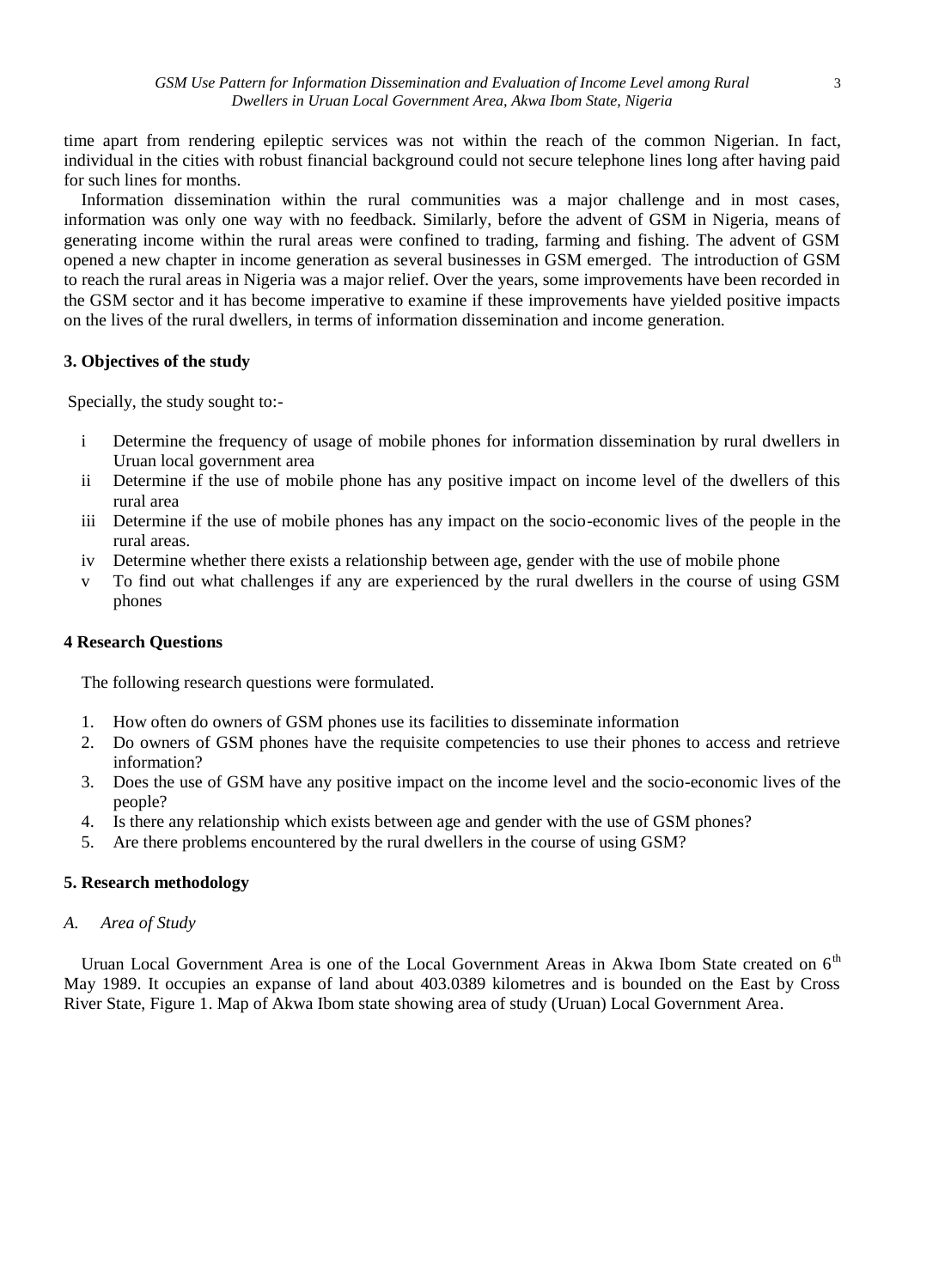

Fig.1.Map of Akwa Ibom State, Nigeria Showing Uruan Local Government Area

On the North by Itu Local Government Area, on the West by Ekpe Atai and Uyo local government areas respectively. The vegetation is green all the year around and the area lies in the rain forest belt. There are creeks, rivulets, streams and extensive arable land [7].

### *B. Research design*

The descriptive survey design was used for the study. Researchers constructed Questionnaire titled ―GUPIDEILRDQ‖ was administered to the respondents. The questionnaire consisted of two sections A and B. Section A was made up of demographic information while Section B consisted of items on questions related to the use of GSM. The questionnaire was made in simple English to the understanding of the respondents. Items on the questionnaire were interpreted in the local language to some of the respondents who could not understand the items very well. The researchers also personally assisted the respondents to fill the questionnaire. Interviews were adopted where it became necessary. All completed questionnaires were collated and the responses put into a table. Responses were analyzed using simple percentages.

# *C. Population of the Study*

The populations studied were the rural dwellers of southern uruan communities in Uruan Local Government Area. The villages are Nung Ikono Ufok, Nung Ikono Obio, Ikot Akan, Use Uruan and Ikot Akpa Ekang. The population comprised of political class, religious leaders, market women, students and traditional leaders (family heads and chiefs) selected from the five villages. The students comprised those living within the vicinity and going to post- primary schools and those on holidays. The population comprising a total of five hundred persons (100 per village and-20 from each group) was selected through simple random sampling.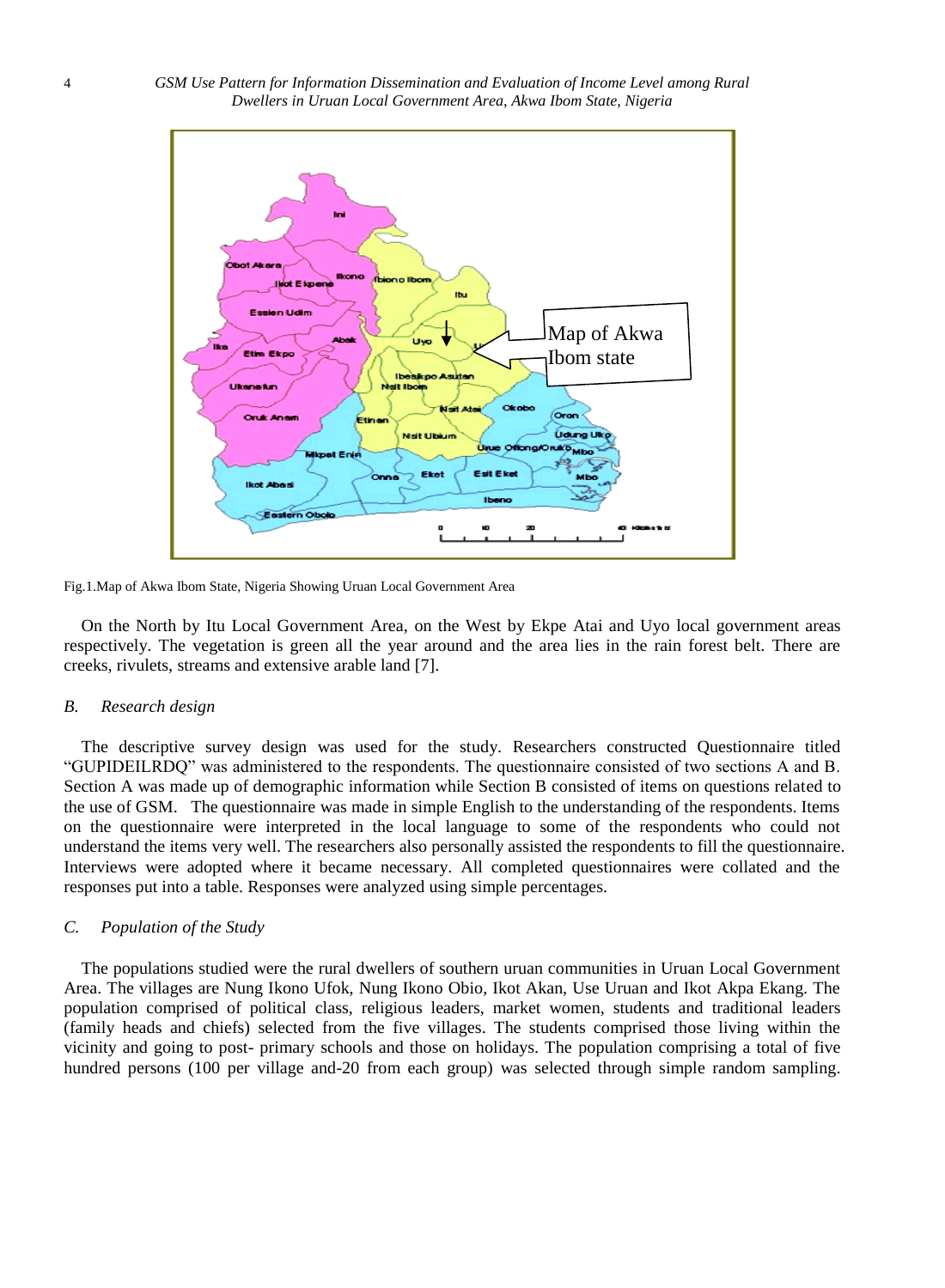| <b>Sex</b>          | Frequency | Percentage | <b>Marital Status</b> | Frequency | Percentage |
|---------------------|-----------|------------|-----------------------|-----------|------------|
| Male                | 300       | 60         | married               | 180       | 36         |
| Female              | 200       | 40         | single                | 300       | 60         |
|                     |           |            | Divorced/Separated    |           |            |
|                     |           |            |                       | 20        | 4          |
| Total               | 500       | 100        |                       | 500       | 100        |
| $T^*$ 110<br>$\sim$ | 0.011     |            |                       |           |            |

Table 1. Respondents by Sex and Marital Status

**Source:** Field Survey 2014

Table 1 shows respondents by sex and marital status .300 or 60 percent represented male while 200 or 40 percent were female. One hundred and eighty (180) or thirty six (36) percent were married while three hundred or sixty (60) percent were single and twenty (20) or four (4) percent were divorced or separated.

Table 2. Respondents by Age and Educational Qualification

| Age          | <b>Frequency</b> | Percentage | <b>Oualification</b> | <b>Frequency</b> | Percentage |
|--------------|------------------|------------|----------------------|------------------|------------|
| Under 20     | 140              | 28         | B.sc/M.sc/PH.D       | 10               |            |
| $21 - 30$    | 160              | 32         | N.C.E/Diploma        | 30               | 6          |
| $31-40$      | 150              | 30         | Teachers grade 2     | 10               | 2          |
| $41 - 50$    | 30               | 6          | <b>FSLC</b>          | 250              | 50         |
| 51-above     | 20               | 4          | No qualification     | 200              | 40         |
| <b>Total</b> | 500              | 100        |                      | 500              | 100        |

**Source:** Field Survey 2014

Table 2 shows respondents by age and educational qualification. 140 or 28 percent were under the age of 20, 160 or32 percent were made up of those between the ages of 21-30, 150 representing 30 percent were those of ages31-40,30 respondents or 6 percent were those of ages 41-50 while those of ages 50 and above were 20 representing 4 percent. For educational qualification, Ten (10) persons representing 2 percent had bachelors and higher degrees, thirty (30) or six (6) percent were holders of diploma, NCE or Higher National Diploma, ten (10) or two (2) percent were holders of Teachers grade 2. Two hundred and fifty (250) or fifty (50) percent had First School Leaving Certificate (FSLC) whereas those with no qualification at all represented two hundred or forty (40) percent.

# **6. Results**

### Answer to Research Question 1

Table 3. How often do you use your GSM to Make/Receive Calls?

| Groups                        | Very<br>Often   | <b>Often</b>             | Averagely                | <b>Occasionally</b> |
|-------------------------------|-----------------|--------------------------|--------------------------|---------------------|
| Political groups              | Yes             | $\overline{\phantom{a}}$ | $\overline{\phantom{a}}$ |                     |
| Religious leaders             |                 | Yes                      | $\overline{\phantom{a}}$ |                     |
| <b>Traditional leaders</b>    | $\qquad \qquad$ | Yes                      | -                        |                     |
| Market women/business Persons | Yes             | $\overline{\phantom{a}}$ | $\overline{\phantom{a}}$ |                     |
| <b>Students</b>               | Yes             | $\overline{\phantom{a}}$ | $\overline{\phantom{a}}$ |                     |

**Source:** Field Survey 2014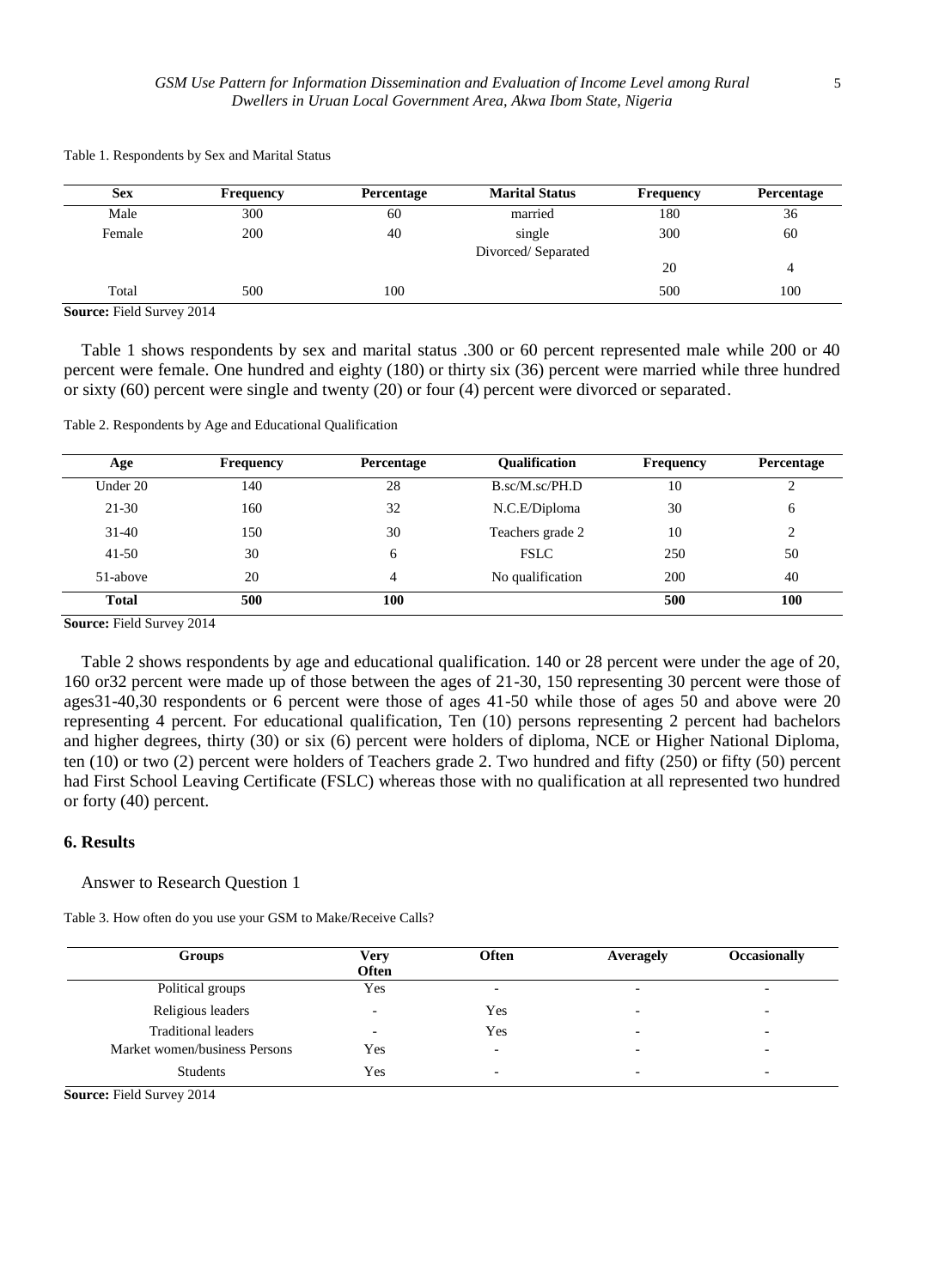Table 3 indicates respondents' response to how often they make or receive calls. The political groups, market women/business persons and students were found to make more calls and receive same while traditional and religious leaders were found to also make calls but not as often as the other three groups.

Answer to Research Question 2: Do owners of GSM have the requisite competencies to use their phones?

| <b>Functions</b>            | V.W/W | Percentage | N.V.W/D.K | Percentage |
|-----------------------------|-------|------------|-----------|------------|
| Call function               | 340   | 68         | 160       | 32         |
| <b>Messaging Function</b>   | 320   | 64         | 180       | 36         |
| Log function                | 220   | 44         | 280       | 56         |
| <b>Setting Function</b>     | 180   | 36         | 320       | 64         |
| Gallery Function            | 120   | 24         | 380       | 76         |
| <b>Contact Function</b>     | 350   | 70         | 150       | 30         |
| <b>Application Function</b> | 180   | 36         | 320       | 64         |
| Media Function              | 180   | 36         | 320       | 64         |
| Web function                | 100   | 20         | 400       | 80         |
| <b>Organizer Function</b>   | 220   | 44         | 280       | 56         |
| Total                       | 2210  | 44         | 2790      | 56         |

Table 4. Are you able to Use the Different Functions on your GSM Phone?

**Source:** Field Survey 2014 V.W=very well, W=well, N.V.W=not very well, D.K=don't know

Table 4 shows respondents response of their competence in using different GSM functions. Three hundred and forty (340) or sixty eight (68) percent were familiar with how to use the call functions, three hundred and twenty (320) or sixty four (64) percent were familiar with how to use the SMS functions while three hundred and fifty (350) representing seventy (70) percent could use the contact functions. These are the three basic functions related to disseminating information and sending messages.

Table 5 Answer to Research Question 3: Does the use of GSM improve your income level?

|  |  |  |  |  |  |  | Table 5. Indicates Income Level of Respondents using GSM Mobile Phone |  |  |  |  |
|--|--|--|--|--|--|--|-----------------------------------------------------------------------|--|--|--|--|
|--|--|--|--|--|--|--|-----------------------------------------------------------------------|--|--|--|--|

| A            | <b>Frequency</b> | Percentage | B          | <b>Frequency</b> | Percentage |
|--------------|------------------|------------|------------|------------------|------------|
| 2500-3000    | 100              | 20         | above 2000 | 60               | 12         |
| 2000-2004    | 120              | 24         | 1500-1900  | 80               | 16         |
| 1500-1900    | 80               | 16         | 1000-1400  | 60               | 12         |
| 1000-1400    | 80               | 16         | 500-900    | 100              | 20         |
| Below 1000   | 40               | 8          | 200-400    | 120              | 24         |
| $\theta$     | 80               | 16         | below 200  | 80               | 16         |
| <b>Total</b> | 500              | 100        |            | 500              | 100        |

A= total income (N) earned in a month using GSM, B=total expenditure (N) in a month from GSM use

Table 5 indicates that 100 persons or 20 percent of respondents make an income of between 2500- 3000 naira monthly while 60 respondents or 12 percent spend between 2000-2400 naira monthly. 80 persons representing 16 percent make an income of between 1500- 1900 naira monthly, while 80 persons or 16 percent spend between 2000—2400 naira monthly. 80 and 60 respondents representing 16 and 12 percent make between 1000—1400naira and spend between 1500—1900 naira monthly respectively. Forty(40) or eight percent make below a thousand naira monthly while eighty(80) respondents or sixteen(16) percent do not make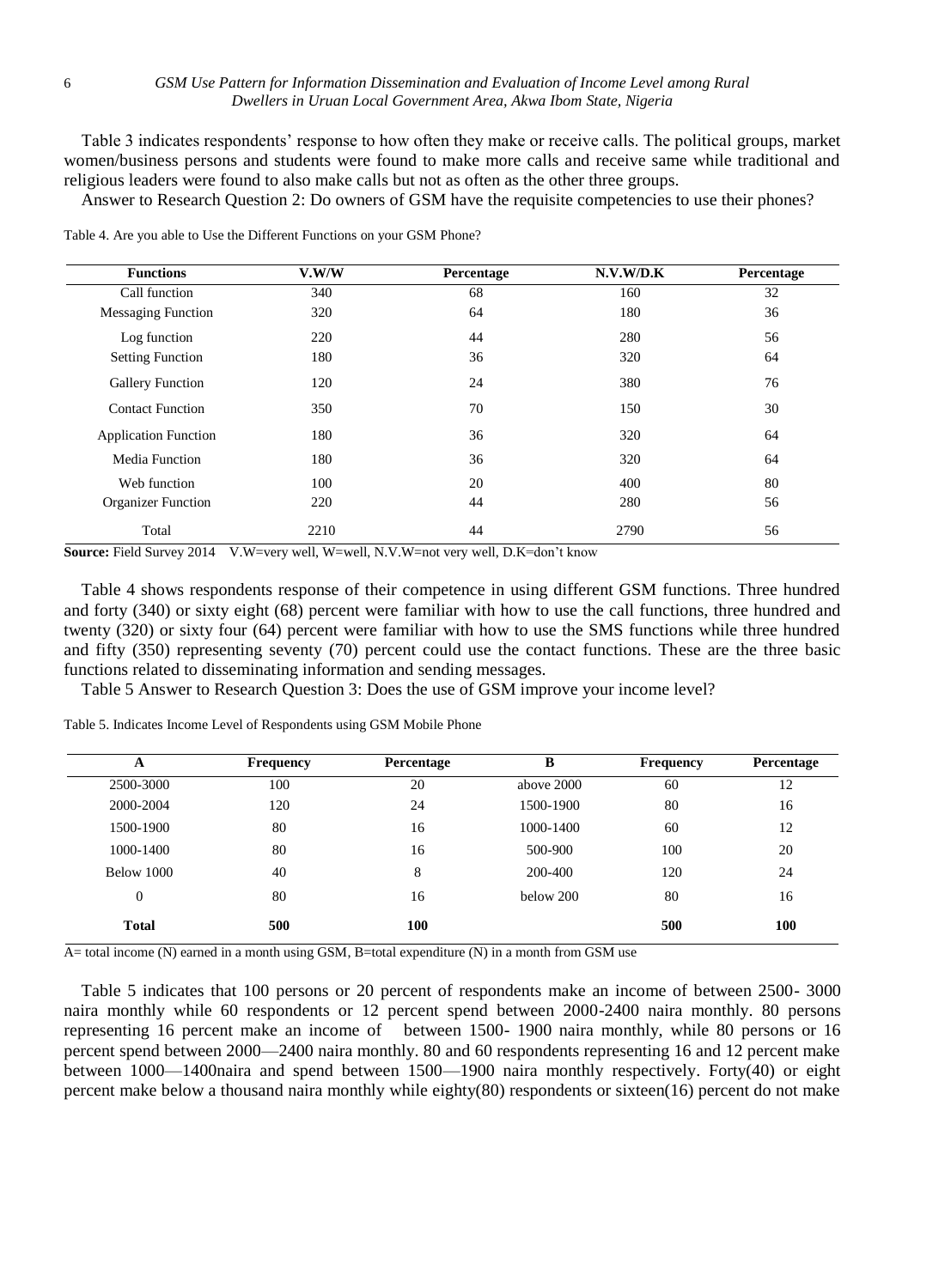any income at all from the use of GSM. One hundred (100) respondents or twenty (20) percent spend between 1000-1400 naira monthly, one hundred and twenty or 24 percent of respondents agreed they spend between 500-900 naira monthly and eighty (80) or sixteen (16) percent of respondents spend below 500 naira monthly.

Table 6. Sources of Income from the Use of GSM Phone

| <b>Sources</b>                                                                  | <b>Frequency</b> | Percentage |
|---------------------------------------------------------------------------------|------------------|------------|
| Sale of recharge cards                                                          | 50               | 11.9       |
| Repairs/maintenance and Sale of GSM<br>phone/accessories                        | 10               | 2.4        |
| Credit transfer from friends/<br>Relatives/business and<br>Political associates | 300              | 71.4       |
| Charging of phones with the<br>Use of generators                                | 60               | 14.3       |
| Total                                                                           | 420              | 100        |

Results as indicated on table 6 show that majority of respondents (300) or 71.4 percent obtain income from use of GSM through credit transfer from friends, relatives, business and political associates. 60 respondents or 14.3 percent obtain income from use of GSM through charging of phones using generating sets. 50 persons representing 11.9 percent obtain income from use of GSM through the sale of recharge cards, while 10 persons or 2.4 percent obtain income from use of GSM through maintenance, repair and sale of GSM phones/accessories

Answer to research question 3: impact on socio-economic lives of the people: Respondents were asked if GSM has impacted on their lives.

Table 7. Impact of GSM on the Socio- Economic Lives of the People

| <b>Benefits</b>                                                                                      | <b>Frequency</b> | Percentage     |
|------------------------------------------------------------------------------------------------------|------------------|----------------|
| GSM serves as watch                                                                                  | 480              | 96             |
| I use GSM to listen to radio/news                                                                    | 300              | 60             |
| It helps reduce time of traveling                                                                    | 350              | 70             |
| I call my family, friends regularly<br>receives calls                                                | 500              | 100            |
| I use GSM to earn money through<br>Making calls and getting free cards<br>From friends and relatives | 300              | 60             |
| I use GSM to call my customers<br>When my products arrive                                            | 20               | $\overline{4}$ |
| I sue GSM to browse the net                                                                          | 60               | 12             |
| With GSM, I have all information I<br>Need at my disposal                                            | 400              | 80             |
| GSM is very useful                                                                                   | 500              | 100            |

**Source:** Field Survey 2014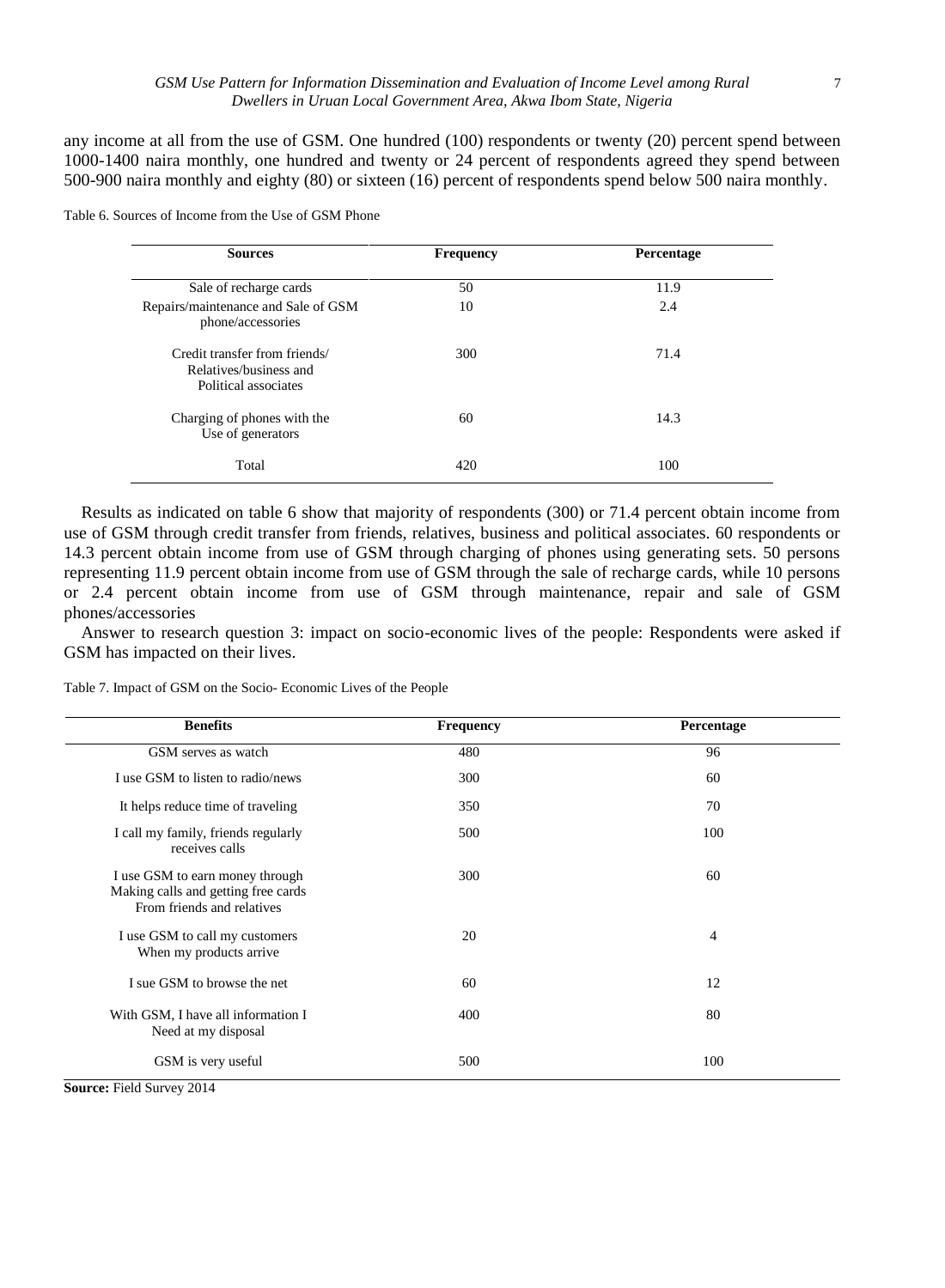### 8 *GSM Use Pattern for Information Dissemination and Evaluation of Income Level among Rural Dwellers in Uruan Local Government Area, Akwa Ibom State, Nigeria*

Table 7 indicates the benefits of GSM to the respondents: three hundred (300) or sixty (60) percent said their mobile phones enable them to listen to news on radio, three hundred and fifty or seventy (70) percent said it helps them to reduce the time of travelling. This is corroborated by [8] who noted that the introduction of mobile telecoms has the potential of reducing the cost of business and increasing output. Three hundred or sixty percent said they are able to use their phones to obtain recharge cards from friends and family members. All five hundred respondents agreed that the introduction of GSM was very a big blessing to them.

Answer to Research Question 4: Respondents were asked by age how often they use GSM phones?

| Age       | Very often/often | Percentage | Not very often<br>/occasionally | Percentage |
|-----------|------------------|------------|---------------------------------|------------|
| Under 20  | 100              | 71.4       | 40                              | 28.6       |
| $21-30$   | 120              | 75.0       | 40                              | 25.0       |
| $31 - 40$ | 120              | 66.7       | 50                              | 33.3       |
| $41-50$   | 18               | 60.0       | 12                              | 40.0       |
| 51-Above  | 8                | 40.0       | 12                              | 60.0       |

Table 8. Frequency Percentage Frequency Percentage

**Source:** Field Survey 2014

The results indicated those within the age brackets( under 20) use phone very often(71.4) percent, those of age brackets(21-30) use GSM phone most(75.0), those of age brackets(31-40) 66.7 percent, age brackets(41-50) 60.0 percent while those of ages (41-50) forty percent. In general those of lower ages tend to use the phones more than those of older ages. This is in tandem with the studies of [8] and [9] who noted that there was a rapid use of mobile phones among these groups because pre-paid subscription and device subsidy eliminated economic barriers to adoption. Thus teenagers were also encouraged through this opportunity to build solidarity and share experiences amongst friends and appreciated its symbolic value. A careful examination of these and other studies provide an explanation into mobile phone use that has been adopted to suit these age groups [10]. As observed by [11] there are variations in contact management between teenagers and adults. Teenagers they argue that 25-35 olds are different to 16-18s and 50-60s in that they do more work integrating contact details obtained with a wide range of media (face-to face, via the telephone, e-mail, and SMS). Teenagers they argue had a greater number of contacts, and tended to use the mobile phone to store details.[12] offers another explanation for reduced mobile phone use in older adults concerns differences in life situations. Younger adults, one imagines, often lead unstructured lives –they are single, attending college and living in temporary accommodation. Older adults, in contrast, have an established home and family, and seek to balance commitments to work and family. Differences in life situation are less comforting for the mobile industry, because the imply that high rates of mobile phone use throughout adulthood are not inevitable – the benefits that users perceive as teenagers will not necessarily be perceived when they are adults, and habitual use will evolve away from the mobile phone, should it cease to benefit users' changing situations

| <b>Sex</b> | Very often/<br><b>Often</b> | Percentage | Not very/<br>occasionally | Percentage |
|------------|-----------------------------|------------|---------------------------|------------|
| Male       | 250                         | 83.3       | 50                        | 16.7       |
| Female     | 120                         | 60.0       | 80                        | 40.0       |

**Source:** Field survey 2014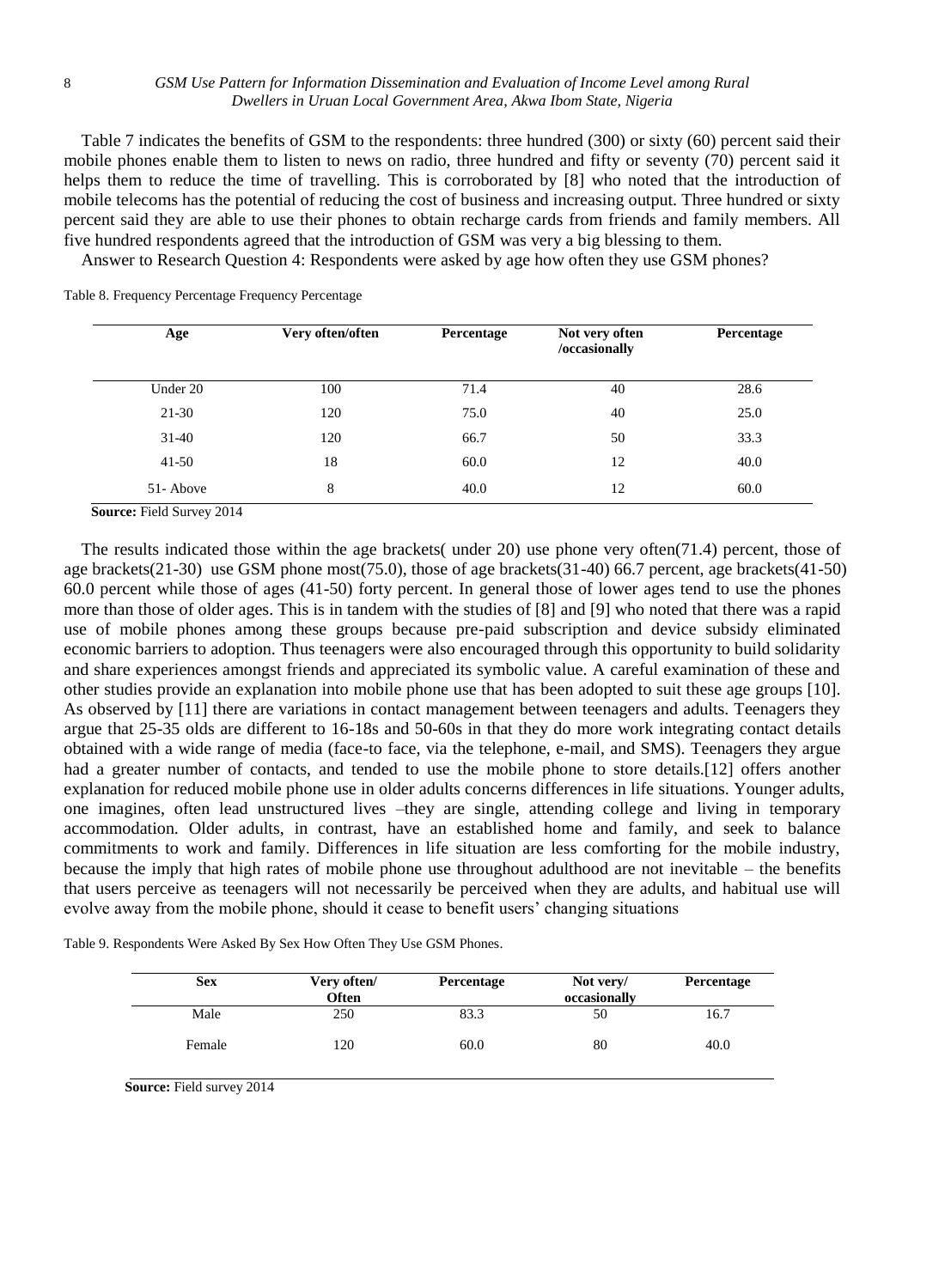### *GSM Use Pattern for Information Dissemination and Evaluation of Income Level among Rural* 9 *Dwellers in Uruan Local Government Area, Akwa Ibom State, Nigeria*

Table 10 indicates respondents' response in terms of their sex. Results indicated that two hundred and fifty or 83.3 percent of male use the mobile phones very often to make or receive calls while 50 or 16.7 percent said they use the mobile phones occasionally. Female respondents of a total of 120 or 60 percent use the mobile phones very often to make or receive calls while 80 or 40 percent of female respondents said they use their mobile phones occasionally. By implication, results indicate that men use mobile phones more than women. This could be as a result that more men who happen to fall into the political, religious and traditional leaders use their phones very often due to their nature of job. The researchers are of the opinion that sex or gender variable alone may not be used to determine frequency of usage.[9] have noted in their study of GSM use by university students in Malaysia that gender has a little or no effect on the rate of calls received per day.

Table 10. Answer to Research Question 5: Respondents were Asked if they have any Difficulties using GSM

| <b>Difficulties</b>                                                                          | <b>Frequency</b> | Percentage |
|----------------------------------------------------------------------------------------------|------------------|------------|
| I experience network problems                                                                | 200              | 40         |
| I do not have money to recharge My phone most times                                          | 100              | 20         |
| My children/grand children Plays with my phone whenever I<br>Forget to put it back in my bag | 50               | 10         |
| I have difficulties charging my phone because of lack of<br>Supply of electricity            | 150              | 30         |
| <b>Source:</b> Field Survey 2014                                                             |                  |            |

Table 10shows the difficulties encountered by respondents in the course of using GSM phones. Two hundred representing forty (40) percent said they usually have network problem that is unable to connect while trying to make calls. One hundred (100) or twenty (20) percent said they usually have problems affording money to buy recharge cards, Fifty persons (50) representing (10) percent said their children or grand children plays and fiddle with their phone if they forget to put it back in their bags after use while one hundred and fifty (50) or thirty (30) percent said they usually have problems charging their phones because of lack of constant power supply.

# **7. Findings and Discussions**

Findings revealed that rural dwellers in uruan local government area of Akwa Ibom State are very happy with the introduction of GSM communication in the area. Majority of the respondents use GSM maximally and it has positive impact on their income level. Most respondents also agreed that GSM communication has been a great blessing to them because they are now able to do most of the things they could not do in the past by using GSM phones. Older respondents who have children and grandchildren in different parts of the country and outside the country are so excited with this technology. They confessed that with GSM their children and grandchildren call them very often to find out what was happening at home. They also use this medium to inform them of money transferred to them at various times, send recharge cards to them for use

Some groups of respondents like the political class, market women and students were found to have a very high level of use of their GSM phones compared to the religious and traditional rulers. The reason is that the earlier groups constantly have to reach out to their peers in the cities or within the environs for information on what makes the news, business related information.

Majority of the respondents use their phones to receive calls and makes calls occasionally.

Majority of respondents, were familiar with the different functions on their phones. They use their phones maximally even though this was restricted to mostly making and answering calls as well as sending text messages.

There was a relationship which exists in the use of phone by respondents. Usage tends to decrease with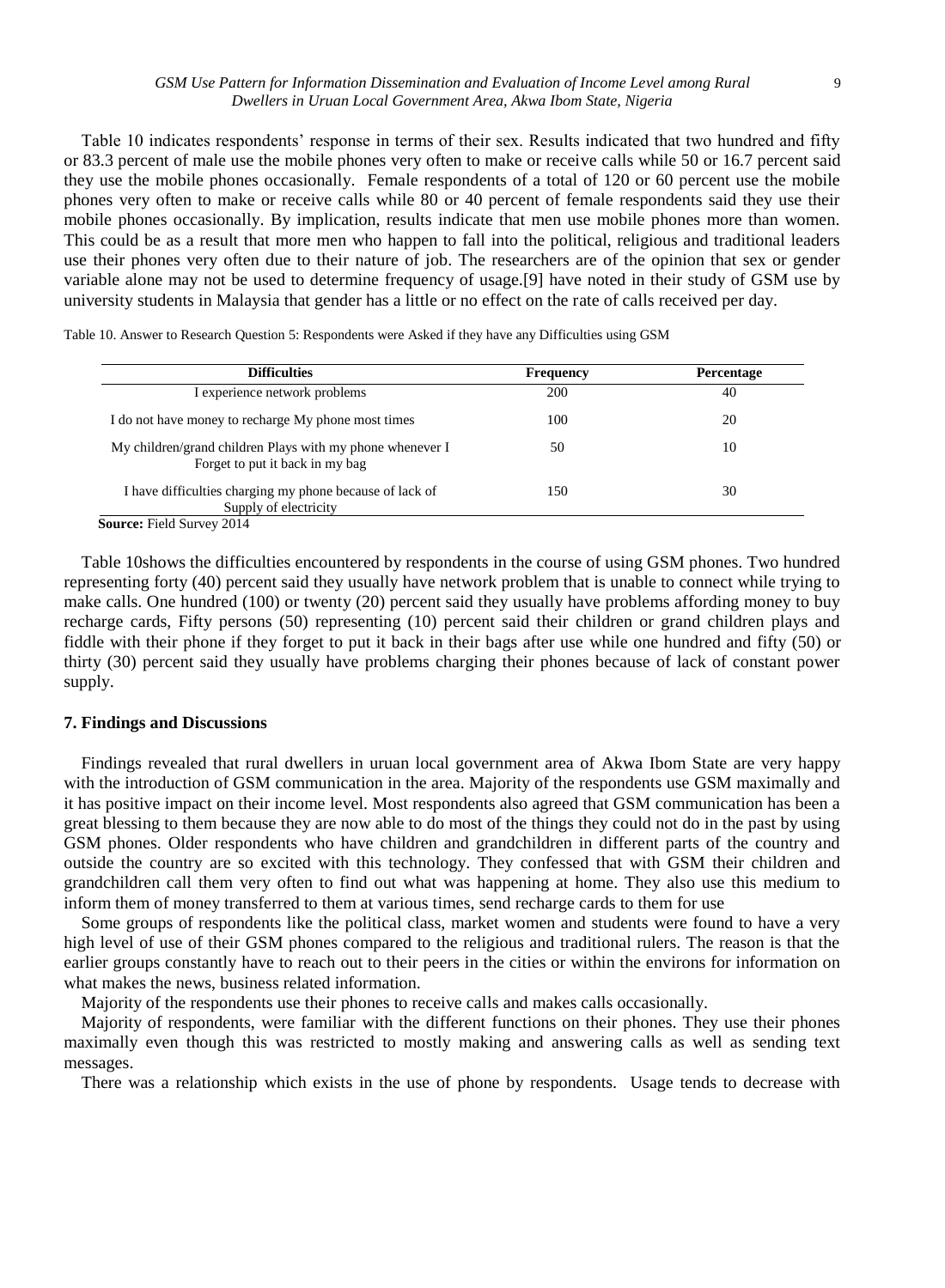increase in age. The younger generation was found to use GSM more than the older generation. Also the use of GSM among respondents varied with respect to gender. Male were found to use the phones more than the females.

In general, the level of use of GSM among respondents was found to be high.

Problems encountered by respondents using GSM phones

Lack of knowledge on how to use the different functions of GSM phones

- Inability of respondents to always have the resources to buy recharge cards
- Lack of regular power supply to always charge their phones
- Problem of network availability
- Lack of adequate provision of telecommunication and related infrastructure
- Rural telephony project in Nigeria

# **1. National Rural Telephony Project**

Rural telephony project had been embarked upon in Nigeria by the Federal Government. It was initiated by President Olusegun Obasanjo and was designed to take telephone to all nooks and crannies of Nigeria aimed at reducing rural-urban migration. To achieve this, the Federal Government through a US200m dollar concessionary loan from China awarded the first phase of the project in 2001 meant to cover 217 rural villages to two Chinese companies.

- Alcatel Shanghai Bell (ASB) and ZTE was meant to provide fixed wired ling while ZTE was to provide fixed wirelesses – Code Division Multiple Access (CDMA) The country was divided into seven zones
- Abuja, Bauchi, Enugu, Kaduna, Kano Ibadan and Port Harcourt and each zone consisted of six states, except Kano which had four states.
- Unfortunately, the project has been stalled and the prospect of continuation of the project for now is uncertain.

# **2. MTN Rural Telephony Development**

MTN Nigeria, one of the major telecommunication operators in the country had taken a hold step towards making mobile telephone accessible to the rural populace in Nigeria with the erection of 350 base stations across the country. The project cost 40m dollars deal with Hauwai Technologies was launched in October 21, 2010 is meant to cover 850 rural villages in **Nigeria**.[14]

# **3. Zain'S Rose Project**

The Zain Rose project by Airtel is another effort at making mobile telephony within the reach of the rural communities in Nigeria. Airtel has announced an empowerment initiative that focuses on creating awareness for ICT use and uptake across the country [15]. The programme tagged: Boost ICT Usage in Rural areas" is designed to help consumers living or visiting the designated areas in the rural communities to have first-hand experience of the company's unequalled data services with no financial implications to the consumers. The Airtel ICT project will cover rural areas in Ebonyi, Enugu, Benue, Anambra, Delta, Edo, Abia,Bayelsa, Akwa Ibom, Cross River Lagos, Rivers, Ekiti, Oyo, Ondo, Osun, Kwara,Imo, and the Federal Capital Territory(FCT).

# **4. Benefits of Gsm to the Nigerian Economy**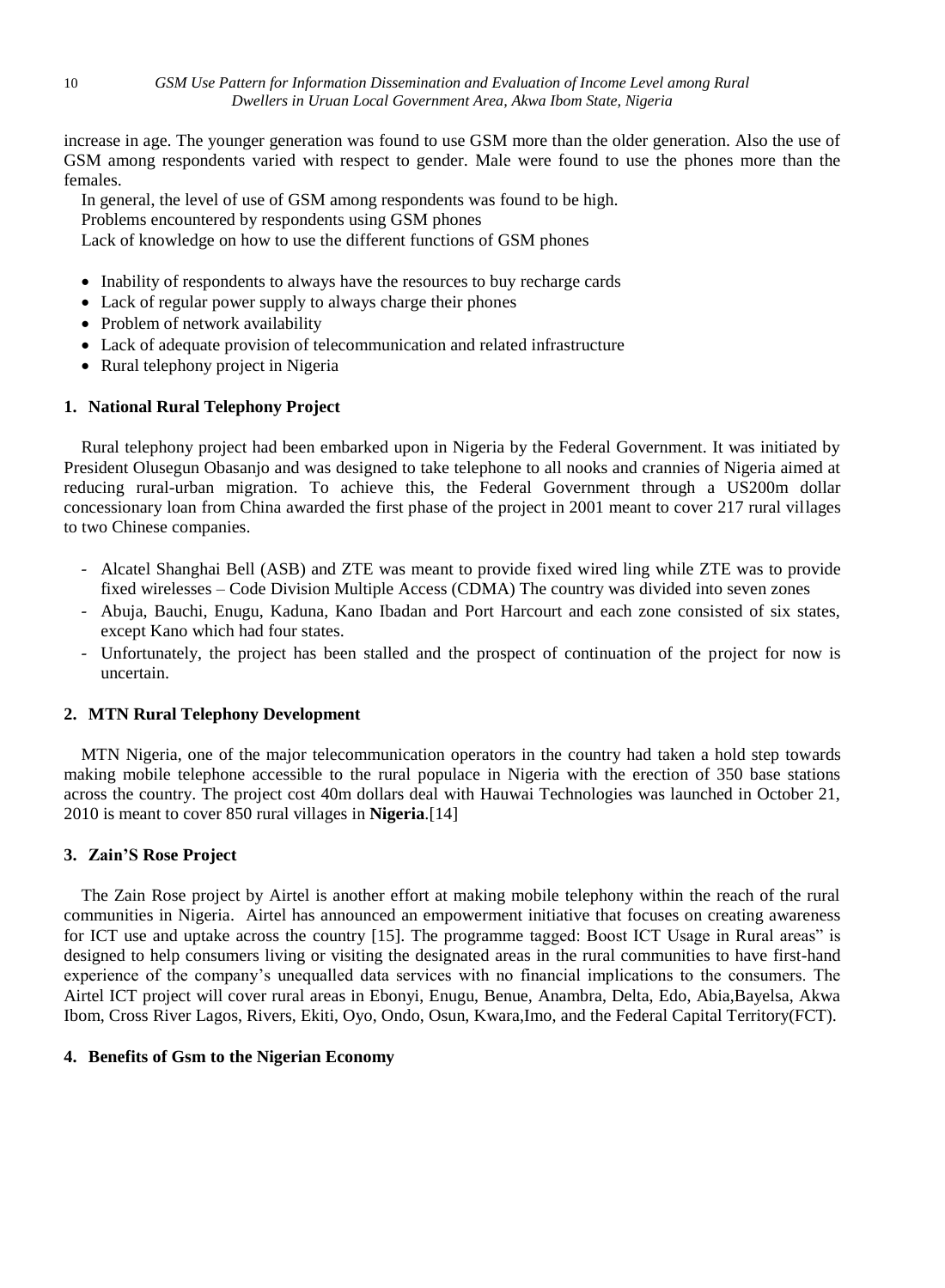- Creation of employment
- Contribute to rural development
- Enable efficient means of information dissemination
- Promote international trade
- Facilitates business and other economic transaction
- Enhances security system
- Major source of information through the internet
- Reduces road congestion
- Reduces risk and accidents on road
- Can be useful for use at emergency situations like fire disasters, armed robbery, and violence.
- Generation of income to individuals

# **8. Conclusion**

The use of the GSM mobile has come to stay in Nigeria and has become a big blessing. Information dissemination in the form of voice and data is now used to communicate from one person to another. GSM has reduced the time and cost of doing business as it is possible to call and confirm any information before embarking on any trip. It has also brought a major relief to dwellers of the rural areas who before will spend weeks or months to reach out to their loved ones in the towns and cities. Indeed, GSM has made it possible to reach every nooks and cranes in Nigeria.

# **References**

- [1] Isiguzo, I.: The Impact of Mobile Services in Nigeria How mobile Technologies are transforming Economic and Social Activities. Pyramid Research. 2010.
- [2] Ajayi et al: A century of Telecommunication Development in Nigeria What next? Retrieved from http://file./f.telecom/Nigeria.htm.p.7.2008.
- [3] Ademola O. etal: The Introduction of GSM Services in Anyigba Community and its impact on student's expenditure pattern. Global Journal of Management and Business Research Finance.2013 13(8) 72-81.
- [4] Okwuke, E: Nigeria's teledensity hits 81.78% as active line peaks at 114.1m DailyIndependentdailyIndependentnig.com/2013/03/nigerias\_teledensityhits81.78activelinepeaksat114. 1, 2014 Retrieved26thAug.2014.
- [5] Okonji, E. Nigerias Mobile Teledensity predicted to reach 98% in 2013. Retrieved from www.thisdaylive.com/articles/Nigeria\_mobile teledensity predicted\_ to \_reach \_98in2015/151394/.2014.
- [6] Amkpa, S. A. and Okon, H. I.: Assessment of Students' GMS phone use pattern at the Faculty of Education, University of Uyo. The Information Technologist 2006. 3(1) 36-42.
- [7] Odioh, N. Akwa Ibom State on the move: brief history of Local Government. Ministry of Information and Culture. Uyo 1989
- [8] Adebayo, F.: Seven years of telecom revolution- the fun and fury. This is how it all began. Tell magazine of Nigeria 2008.
- [9] Ling, R. The mobile connection: The cell phone's impact on society" Morgan Kaufmann, New York.2004
- [10] Ajagbe, A.M.et al: The use of Global system Mobile (GSM) among university students in Malaysia. International Journal of Innovation management and Technology2011 2(6)512-513.
- [11] Berg, S. Talyor A.S. and Harper, R.: Mobile phones for the next generation: device designs for teenagers. In Proceedings of CHI (Ft. Lauderdale, FL USA). ACM Press Boston, 2003 433-440.